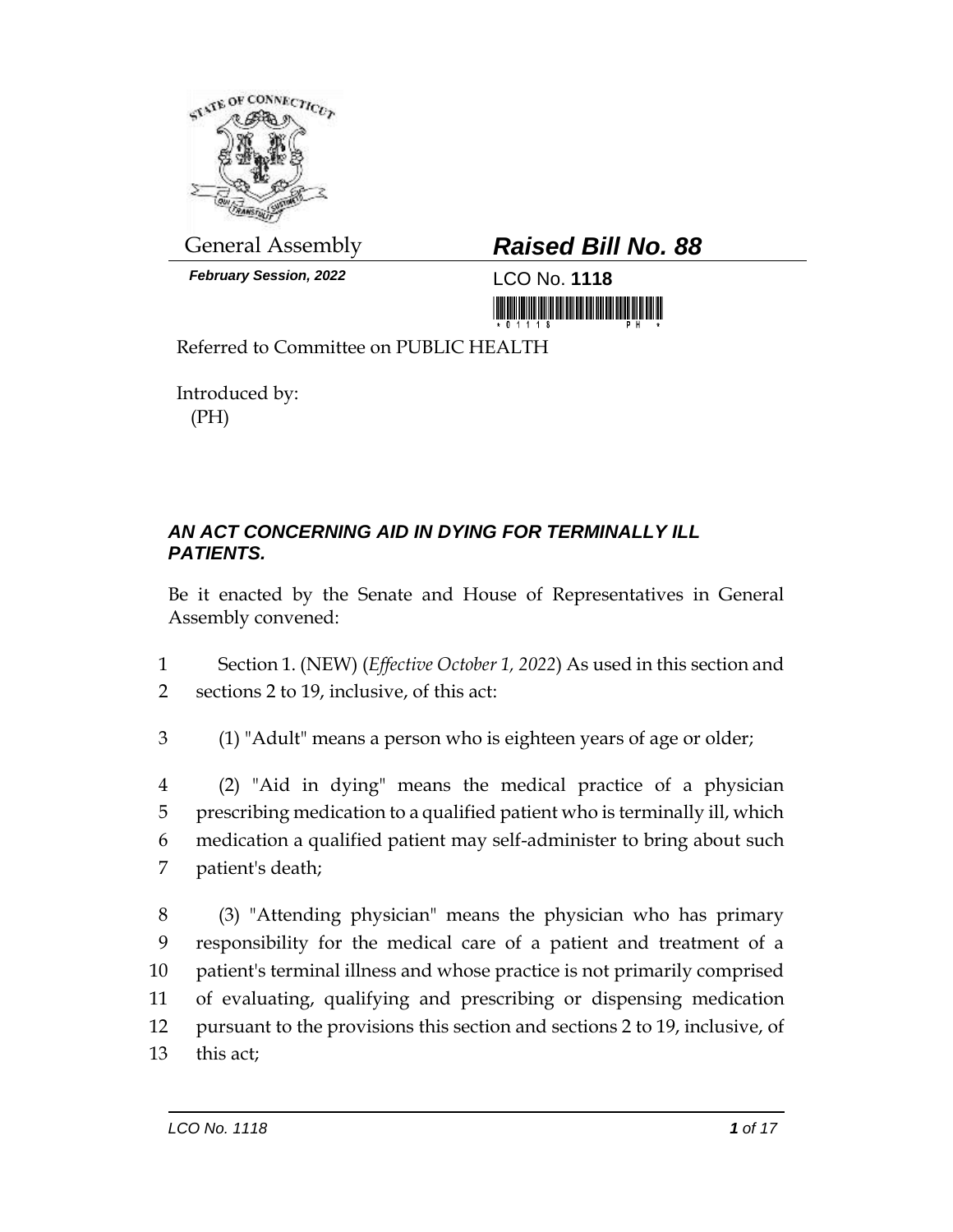(4) "Competent" means, in the opinion of a patient's attending physician, consulting physician, psychiatrist, psychologist or licensed clinical social worker, that a patient has the capacity to understand and acknowledge the nature and consequences of health care decisions, including the benefits and disadvantages of treatment, to make an informed decision and to communicate such decision to a health care provider, including communicating through a person familiar with a patient's manner of communicating;

 (5) "Consulting physician" means a physician other than a patient's attending physician who is qualified by specialty or experience to make a professional diagnosis and prognosis regarding a patient's terminal illness;

 (6) "Counseling" means one or more consultations as necessary between a psychiatrist, psychologist or licensed clinical social worker and a patient for the purpose of determining that a patient is competent and not suffering from depression or any other psychiatric or psychological disorder that causes impaired judgment;

 (7) "Health care provider" means a person licensed, certified or otherwise authorized or permitted by the laws of this state to administer health care or dispense medication in the ordinary course of business or practice of a profession, including, but not limited to, a physician, psychiatrist, psychologist or pharmacist;

 (8) "Health care facility" means a hospital, residential care home, nursing home or rest home, as such terms are defined in section 19a-490 of the general statutes;

 (9) "Hospice care" means health care centered on a terminally ill patient and such patient's family that provides for the physical, psychosocial, spiritual and emotional needs of such patient;

 (10) "Informed decision" means a decision by a qualified patient to request and obtain a prescription for medication that the qualified patient may self-administer for aid in dying, that is based on an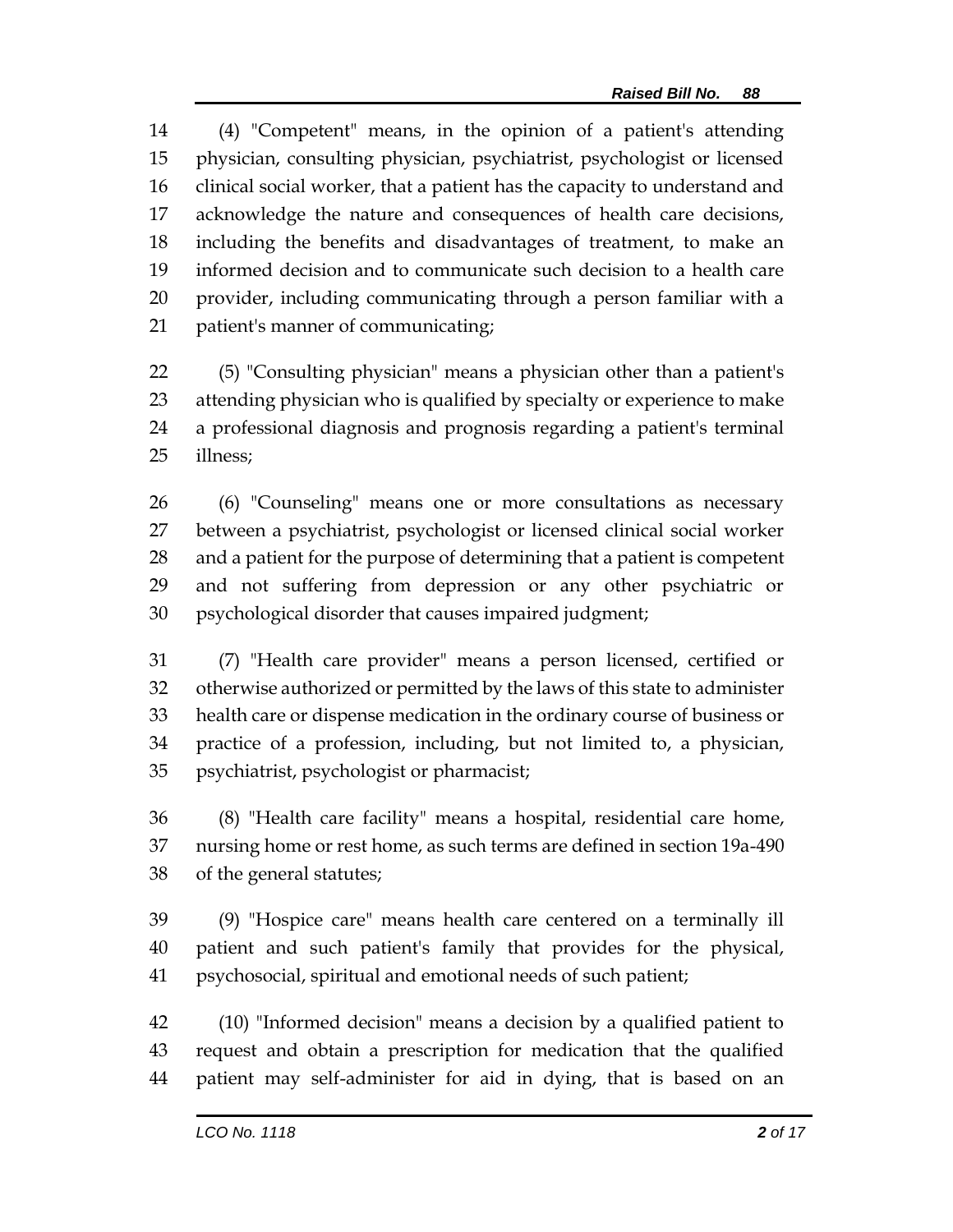understanding and acknowledgment of the relevant facts and after being fully informed by the attending physician of: (A) The qualified patient's medical diagnosis and prognosis; (B) the potential risks associated with self-administering the medication to be prescribed; (C) the probable result of taking the medication to be dispensed or prescribed; and (D) the feasible alternatives to aid in dying and health care treatment options, including, but not limited to, hospice care and palliative care;

 (11) "Licensed clinical social worker" means a person who has been licensed as a clinical social worker pursuant to chapter 383b of the general statutes;

 (12) "Medically confirmed" means the medical opinion of the attending physician has been confirmed by a consulting physician who has examined the patient and the patient's relevant medical records;

 (13) "Palliative care" means health care centered on a seriously ill patient and such patient's family that (A) optimizes a patient's quality of life by anticipating, preventing and treating a patient's suffering throughout the continuum of a patient's serious illness, (B) addresses the physical, emotional, social and spiritual needs of a patient, (C) facilitates patient autonomy, patient access to information and patient choice, and (D) includes, but is not limited to, discussions between a patient and a health care provider concerning a patient's goals for treatment and appropriate treatment options available to a patient, including hospice care and comprehensive pain and symptom management;

(14) "Patient" means a person who is under the care of a physician;

 (15) "Pharmacist" means a person licensed to practice pharmacy pursuant to chapter 400j of the general statutes;

 (16) "Physician" means a person licensed to practice medicine and surgery pursuant to chapter 370 of the general statutes;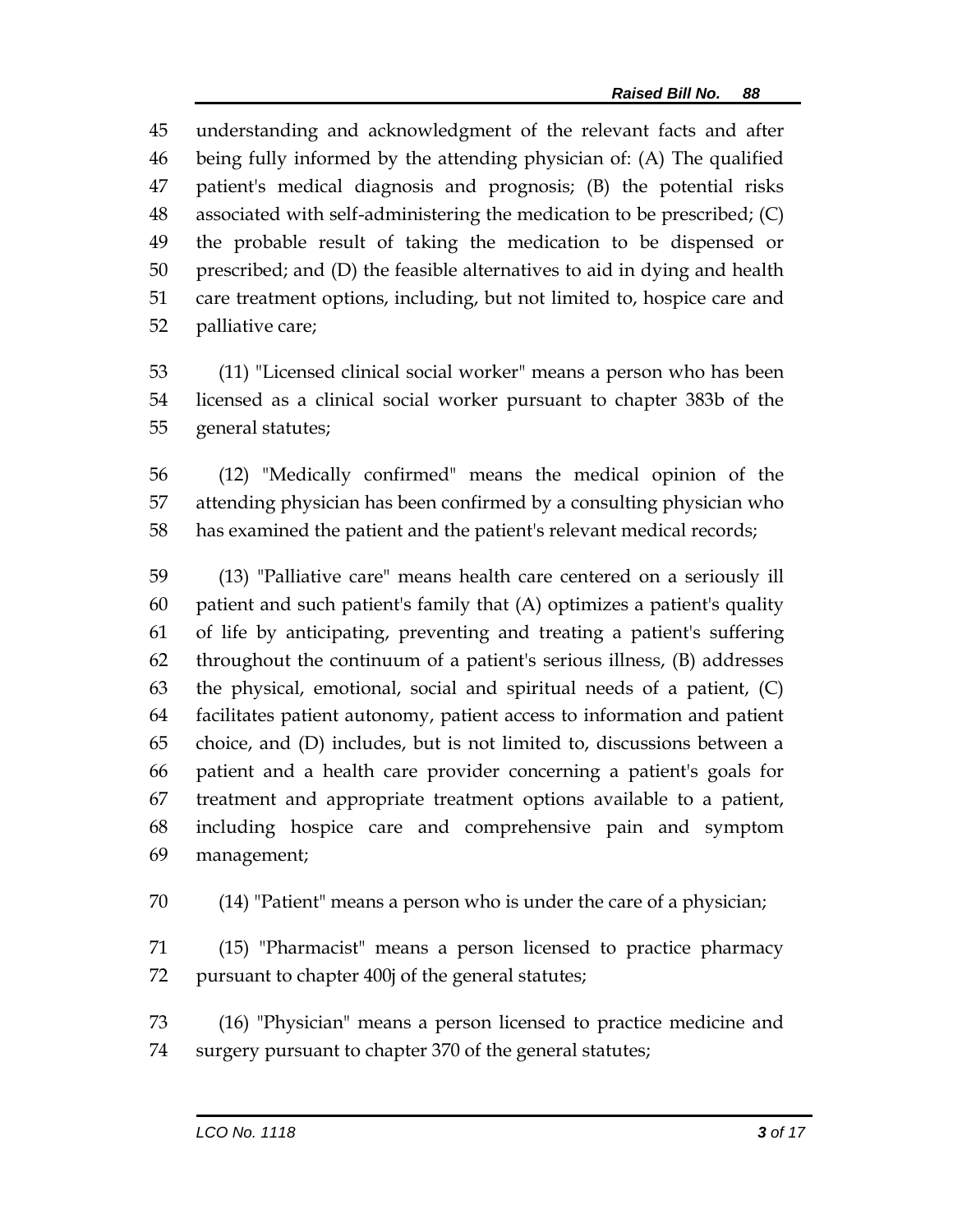(17) "Psychiatrist" means a physician specializing in psychiatry and licensed pursuant to chapter 370 of the general statutes;

 (18) "Psychologist" means a person licensed to practice psychology pursuant to chapter 383 of the general statutes;

 (19) "Qualified patient" means a competent adult who is a resident of this state, has a terminal illness and has satisfied the requirements of this section and sections 2 to 9, inclusive, of this act, in order to obtain aid in dying;

 (20) "Self-administer" means a qualified patient's voluntary, conscious and affirmative act of ingesting medication; and

 (21) "Terminal illness" means the final stage of an incurable and irreversible medical condition that an attending physician anticipates, within reasonable medical judgment, will produce a patient's death within six months if the progression of such condition follows its typical course.

 Sec. 2. (NEW) (*Effective October 1, 2022*) (a) A patient who (1) is an adult, (2) is competent, (3) is a resident of this state, (4) has been determined by such patient's attending physician to have a terminal illness, and (5) has voluntarily expressed such patient's wish to receive aid in dying, may request aid in dying by submitting two written requests to such patient's attending physician pursuant to sections 3 and 4 of this act.

 (b) No person, including, but not limited to, an agent under a living will, an attorney-in-fact under a durable power of attorney, a guardian, or a conservator, may act on behalf of a patient for purposes of this section, section 1 of this act and sections 3 to 20, inclusive, of this act.

 Sec. 3. (NEW) (*Effective October 1, 2022*) (a) A patient wishing to receive aid in dying shall submit two written requests to such patient's attending physician pursuant to section 4 of this act. A patient's second written request for aid in dying shall be submitted not earlier than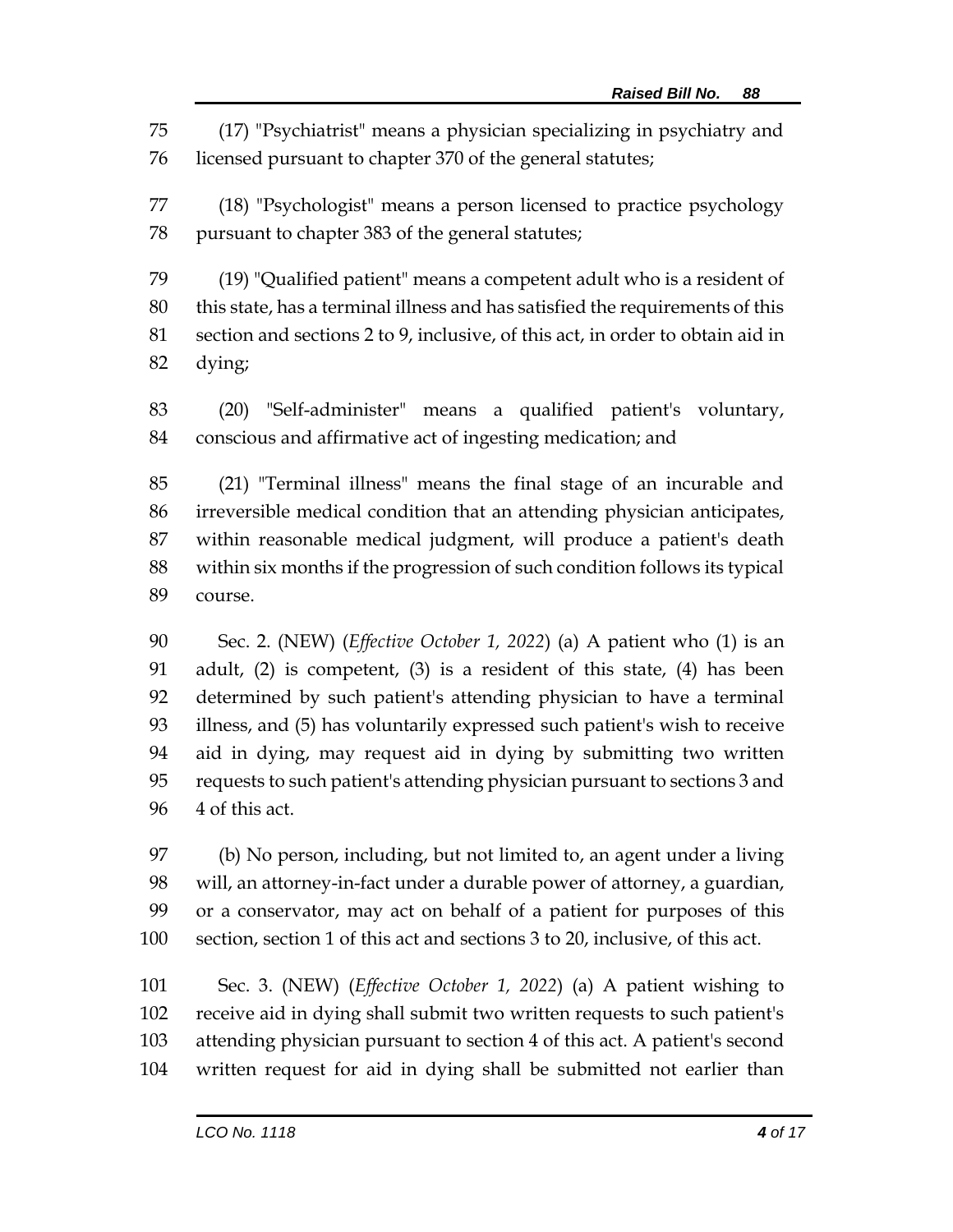fifteen days after the date on which such patient submits the first written request. A valid written request for aid in dying under sections 1 and 2 of this act and sections 4 to 19, inclusive, of this act shall be signed and dated by the patient. Each written request shall be witnessed by at least two persons in the presence of the patient. Each person serving as a witness shall attest, in writing, that to the best of such person's knowledge and belief (1) the patient appears to be of sound mind, (2) the patient is acting voluntarily and not being coerced to sign the request, and (3) the witness is not: (A) A relative of the patient by blood, marriage or adoption, (B) entitled to any portion of the estate of the patient upon the patient's death, under any will or by operation of law, (C) an owner, operator or employee of a health care facility where the patient is a resident or receiving medical treatment, or (D) such patient's attending physician at the time the request is signed.

 (b) Any patient's act of requesting aid in dying or a qualified patient's self-administration of medication prescribed for aid in dying shall not provide the sole basis for appointment of a conservator or guardian for such patient or qualified patient.

 Sec. 4. (NEW) (*Effective October 1, 2022*) A written request for aid in dying as authorized by this section, sections 1 to 3, inclusive, of this act and sections 5 to 20, inclusive, of this act shall be in substantially the following form:

### REQUEST FOR MEDICATION TO AID IN DYING

I, .…, am an adult of sound mind.

## I am a resident of the State of Connecticut.

 I am suffering from …., which my attending physician has determined is an incurable and irreversible medical condition that will, within reasonable medical judgment, result in death within six months from the date on which this document is executed if the progression of such condition follows its typical course. This diagnosis of a terminal illness has been medically confirmed by another physician.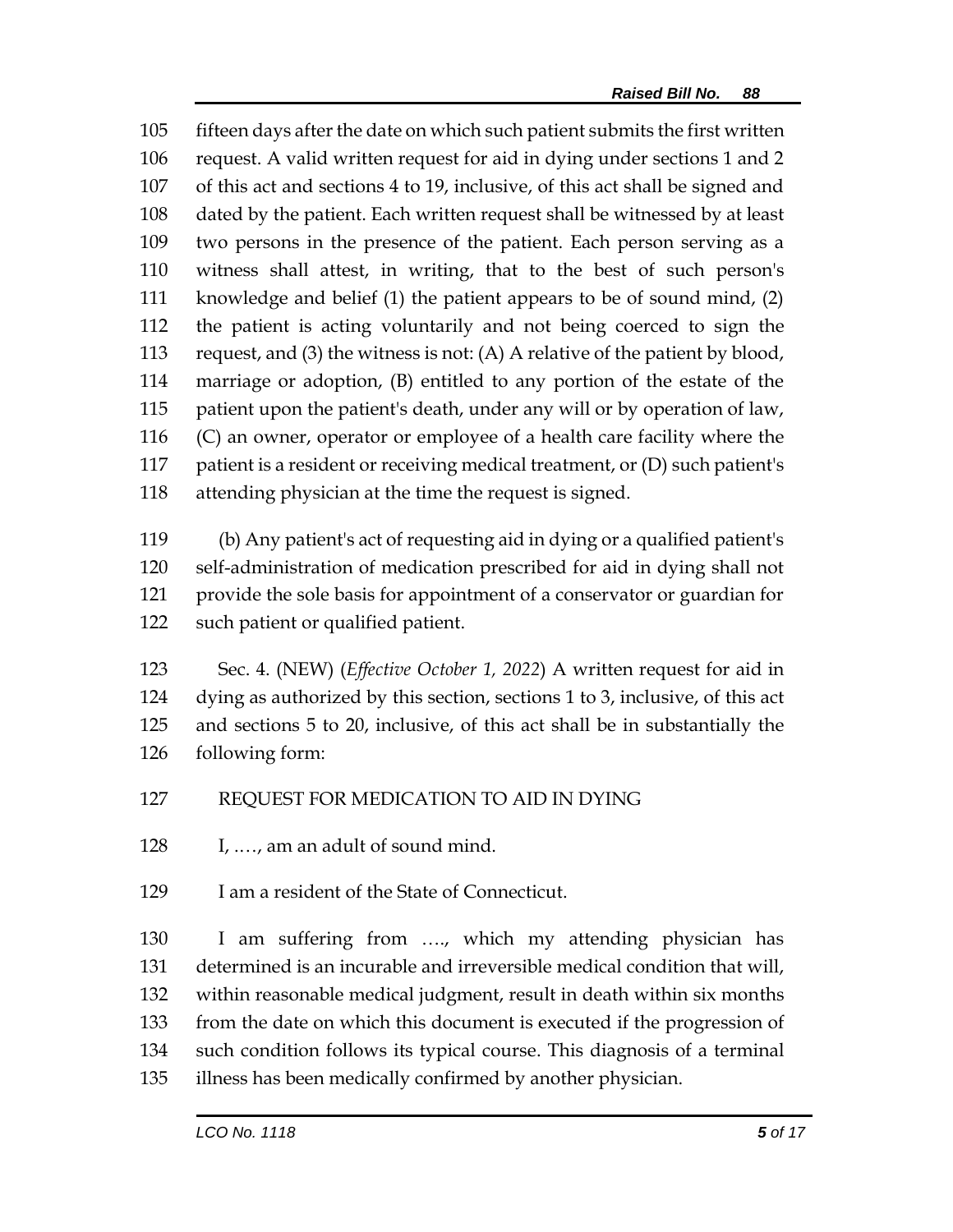I have been fully informed of my diagnosis, prognosis, the nature of medication to be dispensed or prescribed to aid me in dying, the potential associated risks, the expected result, feasible alternatives to aid in dying and additional health care treatment options, including hospice care and palliative care and the availability of counseling with a psychologist, psychiatrist or licensed clinical social worker.

 I request that my attending physician dispense or prescribe medication that I may self-administer for aid in dying. I authorize my attending physician to contact a pharmacist to fill the prescription for such medication, upon my request.

INITIAL ONE:

 …. I have informed my family of my decision and taken family opinions into consideration.

…. I have decided not to inform my family of my decision.

…. I have no family to inform of my decision.

I understand that I have the right to rescind this request at any time.

 I understand the full import of this request and I expect to die if and when I take the medication to be dispensed or prescribed. I further understand that although most deaths occur within one hour, my death may take longer and my attending physician has counseled me about this possibility.

- I make this request voluntarily and without reservation, and I accept full responsibility for my decision to request aid in dying.
- Signed: ….

Dated: ….

- DECLARATION OF WITNESSES
- By initialing and signing below on the date the person named above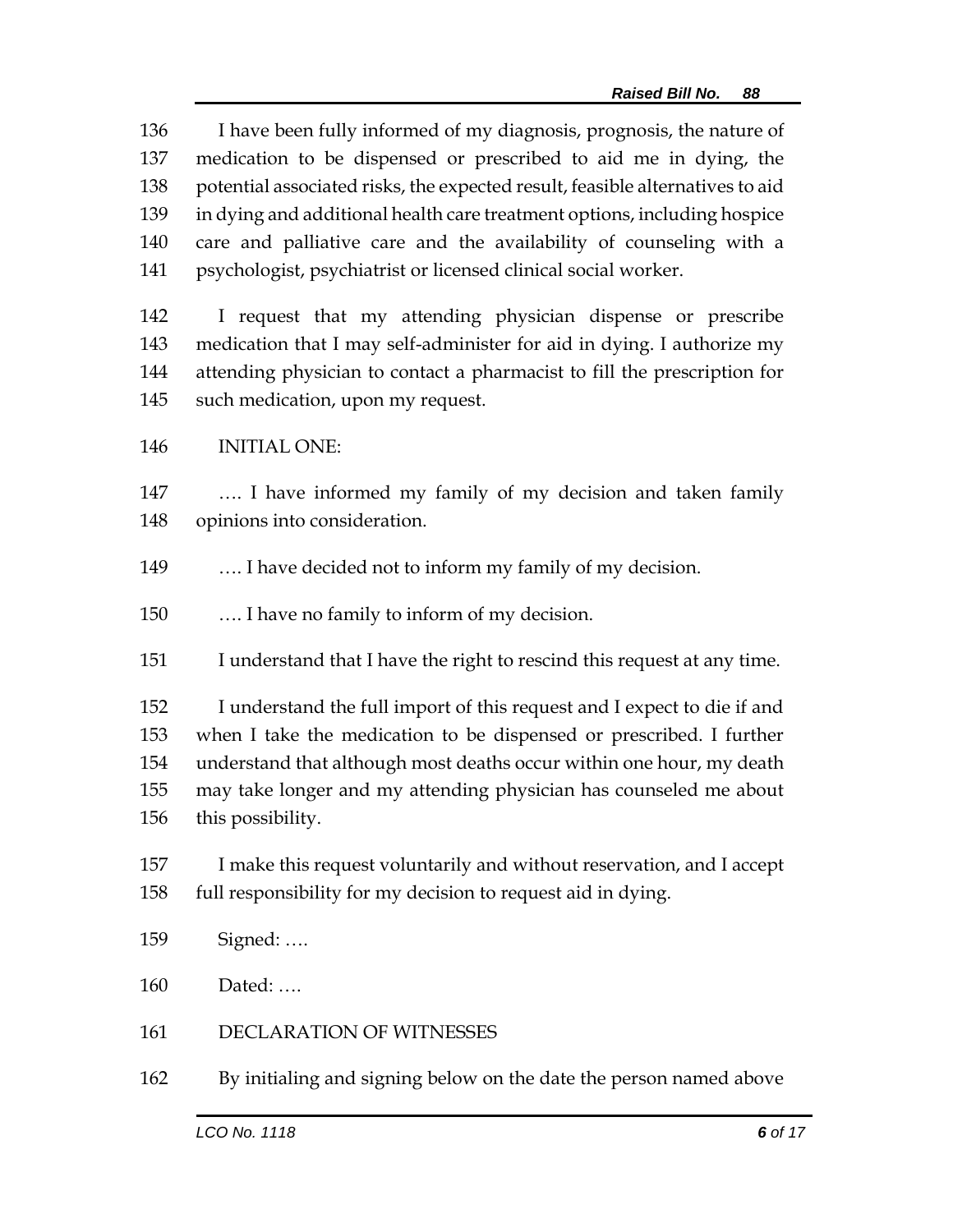signs, I declare that: Witness 1 …. Witness 2 …. Initials …. Initials …. …. 1. The person making and signing the request is personally known to me or has provided proof of identity; …. 2. The person making and signing the request signed this request in my presence on the date of the person's signature; …. 3. The person making the request appears to be of sound mind and not under duress, fraud or undue influence; …. 4. I am not the attending physician for the person making the request; …. 5. The person making the request is not my relative by blood, marriage or adoption; …. 6. I am not entitled to any portion of the estate of the person making the request upon such person's death under any will or by operation of law; and …. 7. I am not an owner, operator or employee of a health care facility where the person making the request is a resident or receiving medical treatment. Printed Name of Witness 1 …. 183 Signature of Witness 1 .... Date .... Printed Name of Witness 2 …. Signature of Witness 2 …. Date …. Sec. 5. (NEW) (*Effective October 1, 2022*) (a) A qualified patient may rescind such patient's request for aid in dying at any time and in any manner without regard to such patient's mental state.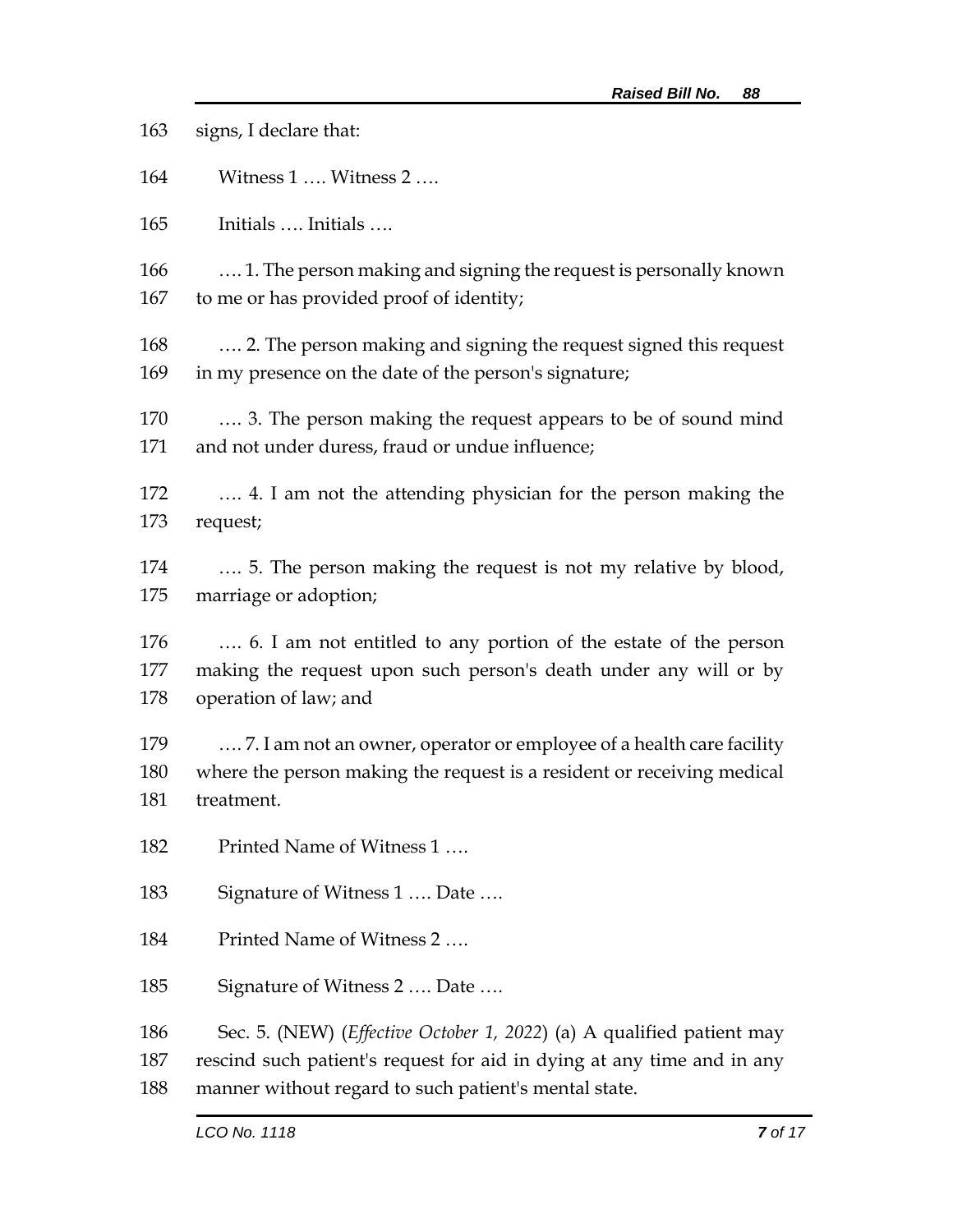(b) An attending physician shall offer a qualified patient an opportunity to rescind such patient's request for aid in dying at the time such patient makes a second written request for aid in dying to the attending physician.

 (c) No attending physician shall dispense or prescribe medication for aid in dying without the attending physician first offering the qualified patient a second opportunity to rescind such patient's request for aid in dying.

 Sec. 6. (NEW) (*Effective October 1, 2022*) When an attending physician is presented with a patient's first written request for aid in dying made pursuant to sections 2 to 4, inclusive, of this act, the attending physician shall:

201 (1) Make a determination that the patient  $(A)$  is an adult,  $(B)$  has a terminal illness, (C) is competent, and (D) has voluntarily requested aid in dying. Such determination shall not be made solely on the basis of age, disability or any specific illness;

 (2) Require the patient to demonstrate residency in this state by presenting: (A) A valid Connecticut driver's license; (B) a valid voter registration record authorizing the patient to vote in this state; or (C) any other valid government-issued document that the attending physician reasonably believes demonstrates that the patient is a resident of this state on the date the request is presented;

 (3) Ensure that the patient is making an informed decision by informing the patient of: (A) The patient's medical diagnosis; (B) the patient's prognosis; (C) the potential risks associated with self- administering the medication to be dispensed or prescribed for aid in dying; (D) the probable result of self-administering the medication to be dispensed or prescribed for aid in dying; (E) the feasible alternatives to aid in dying and health care treatment options including, but not limited to, hospice or palliative care; and (F) the availability of counseling with a psychologist, psychiatrist or licensed clinical social worker; and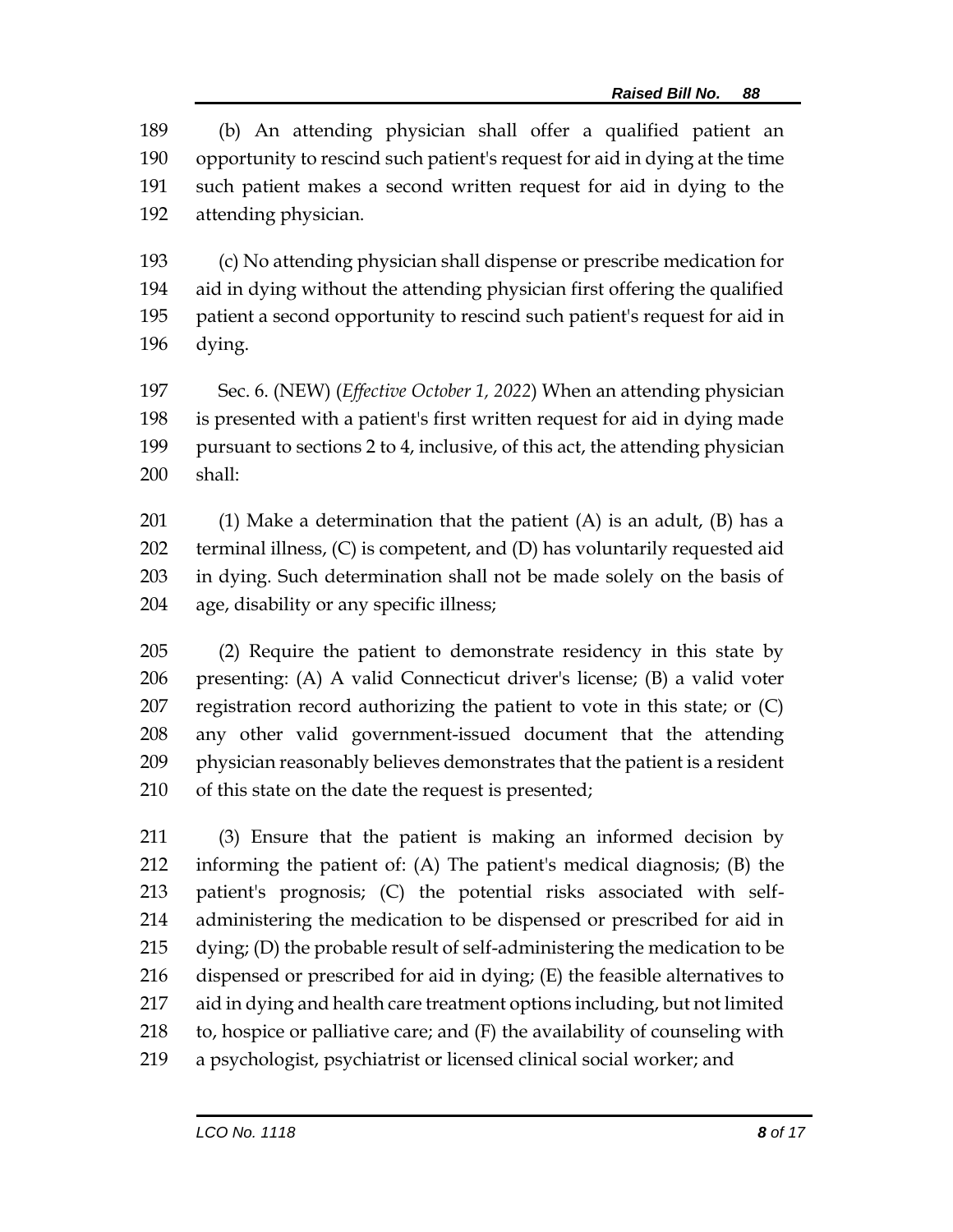(4) Refer the patient to a consulting physician for medical confirmation of the attending physician's diagnosis of the patient's terminal illness, the patient's prognosis and for a determination that the patient is competent and acting voluntarily in requesting aid in dying.

 Sec. 7. (NEW) (*Effective October 1, 2022*) In order for a patient to be found to be a qualified patient for the purposes of this section, sections 1 to 6, inclusive, of this act and sections 8 to 20, inclusive, of this act, a consulting physician shall: (1) Examine the patient and the patient's relevant medical records; (2) confirm, in writing, the attending physician's diagnosis that the patient has a terminal illness; (3) verify that the patient is competent, is acting voluntarily and has made an informed decision to request aid in dying, as described in subdivision (3) of section 6 of this act; and (4) refer the patient for counseling, if required in accordance with section 8 of this act.

 Sec. 8. (NEW) (*Effective October 1, 2022*) (a) If, in the medical opinion of the attending physician or the consulting physician, a patient may be suffering from a psychiatric or psychological condition including, but not limited to, depression, that is causing impaired judgment, either the attending or consulting physician shall refer the patient for counseling to determine whether the patient is competent to request aid in dying.

 (b) An attending physician shall not provide the patient aid in dying until the person providing such counseling determines that the patient is not suffering a psychiatric or psychological condition including, but not limited to, depression, that is causing impaired judgment.

 Sec. 9. (NEW) (*Effective October 1, 2022*) After an attending physician and a consulting physician determine that a patient is a qualified 246 patient, in accordance with sections 6 to 8, inclusive, of this act and after such qualified patient submits a second written request for aid in dying in accordance with section 3 of this act, the attending physician shall:

 (1) Recommend to the qualified patient that such patient notify such patient's next of kin of the qualified patient's request for aid in dying and inform the qualified patient that a failure to do so shall not be a basis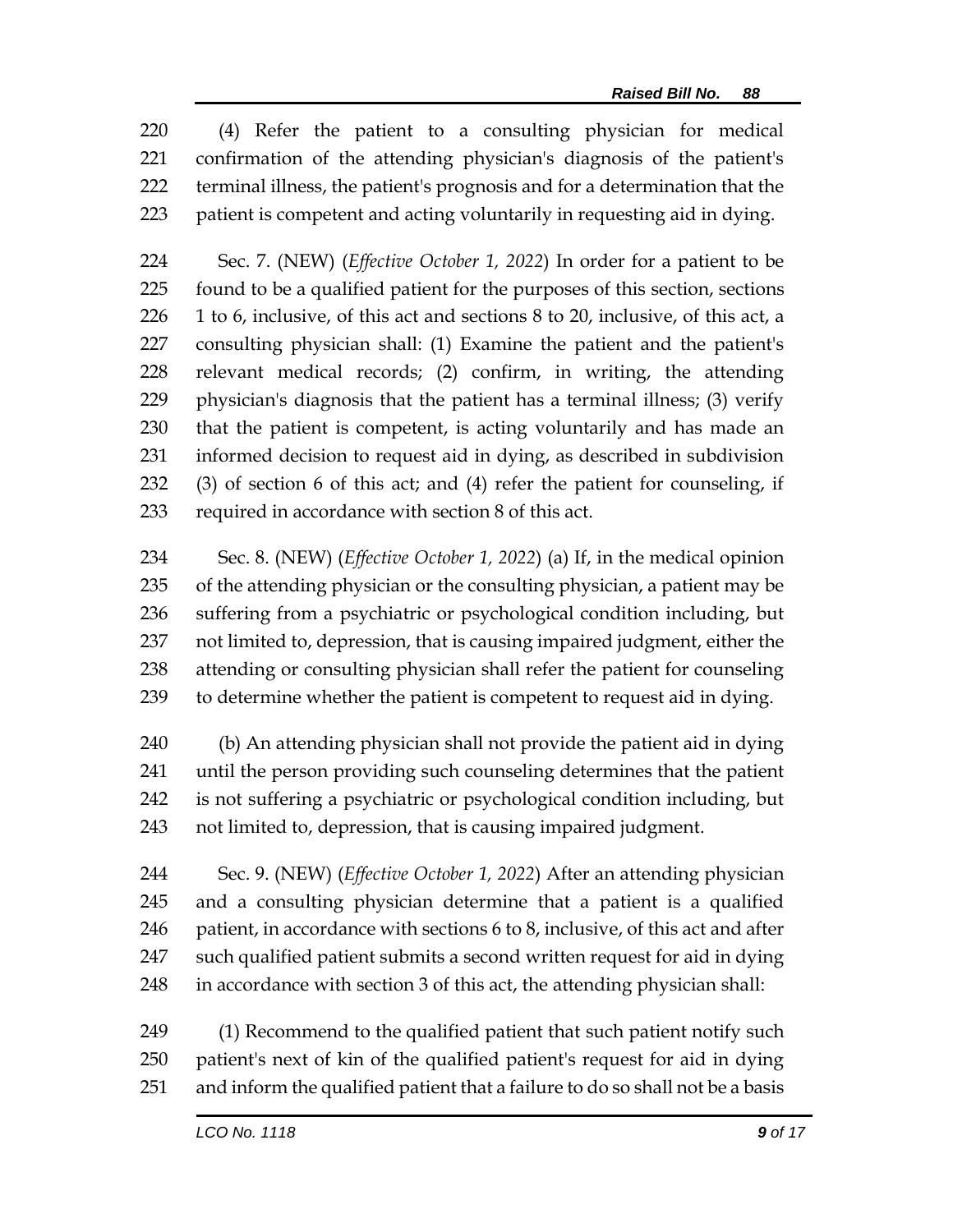for the denial of such request;

 (2) Counsel the qualified patient concerning the importance of: (A) Having another person present when the qualified patient self- administers the medication dispensed or prescribed for aid in dying; and (B) not taking the medication in a public place;

 (3) Inform the qualified patient that such patient may rescind such patient's request for aid in dying at any time and in any manner;

 (4) Verify, immediately before dispensing or prescribing medication for aid in dying, that the qualified patient is making an informed decision;

 (5) Fulfill the medical record documentation requirements set forth in section 10 of this act; and

 (6) (A) Dispense such medication, including ancillary medication intended to facilitate the desired effect to minimize the qualified patient's discomfort, if the attending physician is authorized to dispense such medication, to the qualified patient; or (B) upon the qualified patient's request and with the qualified patient's written consent (i) contact a pharmacist who chooses to participate in the provision of medication for aid in dying and inform the pharmacist of the prescription, and (ii) personally deliver the written prescription, by mail, facsimile or electronic transmission to the pharmacist, who may dispense such medication directly to the qualified patient, the attending physician or an expressly identified agent of the qualified patient.

 Sec. 10. (NEW) (*Effective October 1, 2022*) The attending physician shall ensure that the following items are documented or filed in a qualified patient's medical record:

 (1) The basis for determining that a qualified patient is an adult and a resident of the state;

 (2) All written requests by a qualified patient for medication for aid in dying;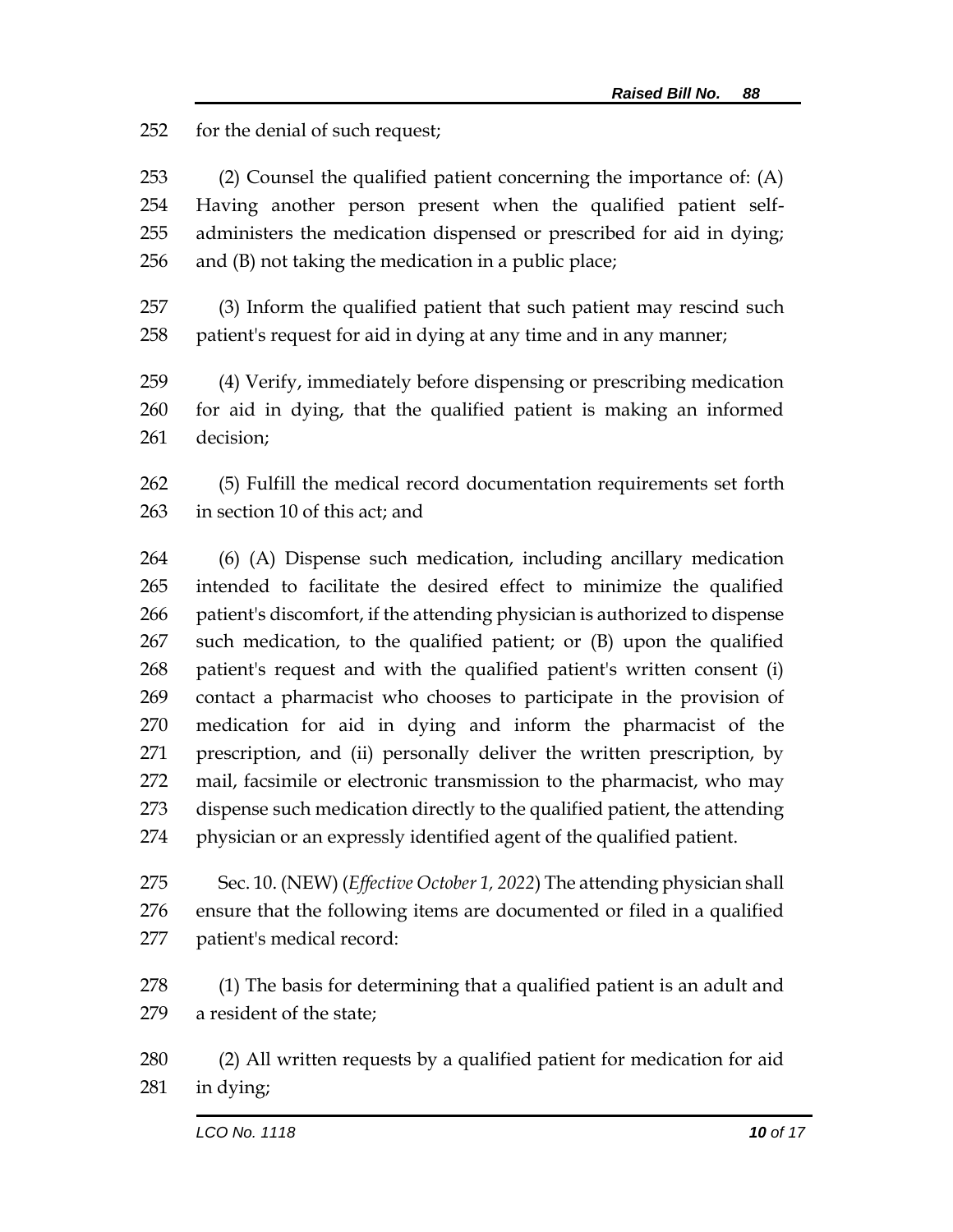(3) The attending physician's diagnosis of a qualified patient's terminal illness and prognosis, and a determination that a qualified patient is competent, is acting voluntarily and has made an informed decision to request aid in dying;

 (4) The consulting physician's confirmation of a qualified patient's diagnosis and prognosis, confirmation that a qualified patient is competent, is acting voluntarily and has made an informed decision to request aid in dying;

 (5) A report of the outcome and determinations made during counseling, if counseling was recommended and provided in accordance with section 8 of this act;

 (6) Documentation of the attending physician's offer to a qualified patient to rescind such patient's request for aid in dying at the time the attending physician dispenses or prescribes medication for aid in dying; and

 (7) A statement by the attending physician indicating that (A) all requirements under this section and sections 1 to 9, inclusive, of this act have been met, and (B) the steps taken to carry out a qualified patient's request for aid in dying, including the medication dispensed or prescribed.

 Sec. 11. (NEW) (*Effective October 1, 2022*) Any person, other than a qualified patient, in possession of medication dispensed or prescribed for aid in dying that has not been self-administered shall (1) destroy such medication in a manner described on the Department of Consumer Protection's Internet web site, or (2) dispose of such medication at a pharmacy that accepts and disposes of unused prescription drugs pursuant to section 20-576a of the general statutes or a municipal police station that collects and disposes of unwanted pharmaceuticals pursuant to section 21a-12f of the general statutes.

 Sec. 12. (NEW) (*Effective October 1, 2022*) (a) Any provision of a contract, including, but not limited to, a contract related to an insurance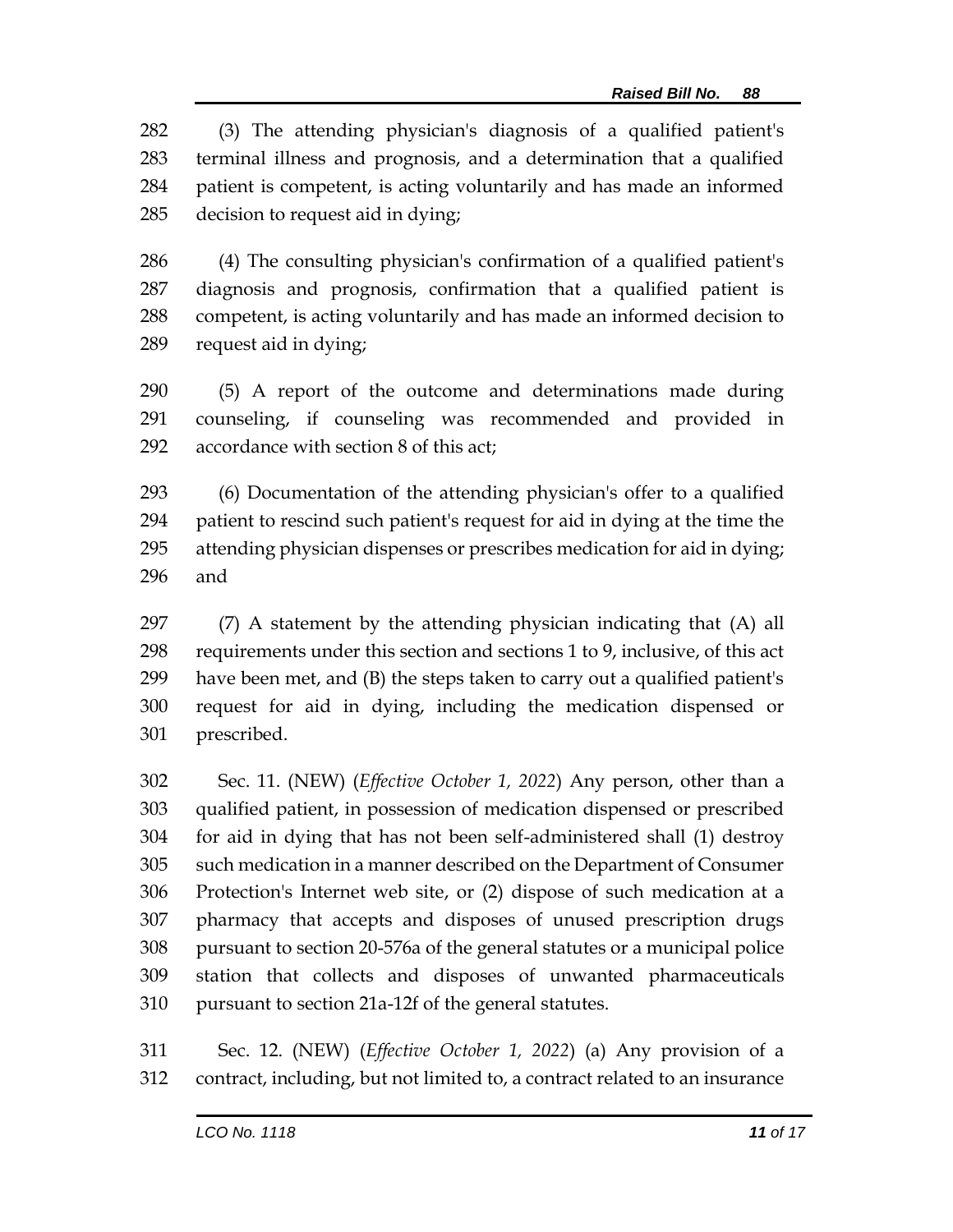policy or annuity, conditioned on or affected by the making or rescinding of a request for aid in dying shall not be valid.

 (b) Any provision of a will or codicil conditioned on or affected by the making or rescinding of a request for aid in dying shall not be valid.

 (c) On and after October 1, 2022, the sale, procurement or issuance of any life, health or accident insurance or annuity policy or the rate charged for any such policy shall not be conditioned upon or affected by the making or rescinding of a request for aid in dying.

 (d) A qualified patient's act of requesting aid in dying or self- administering medication dispensed or prescribed for aid in dying shall not constitute suicide for any purpose, including, but not limited to, a criminal prosecution under section 53a-56 of the general statutes.

 Sec. 13. (NEW) (*Effective October 1, 2022*) (a) As used in this section, "participate in the provision of medication" means to perform the duties of an attending physician or consulting physician, a psychiatrist, psychologist or pharmacist in accordance with the provisions of sections 2 to 10, inclusive, of this act. "Participate in the provision of medication" does not include: (1) Making an initial diagnosis of a patient's terminal illness; (2) informing a patient of such patient's medical diagnosis or prognosis; (3) informing a patient concerning the provisions of this section, sections 1 to 12, inclusive, of this act and sections 16 to 19, inclusive, of this act, upon the patient's request; or (4) referring a patient to another health care provider for aid in dying.

 (b) Participation in any act described in sections 1 to 12, inclusive, of this act and sections 16 to 19, inclusive, of this act by a patient, health care provider or any other person shall be voluntary. Each health care provider shall individually and affirmatively determine whether to participate in the provision of medication to a qualified patient for aid in dying. A health care facility shall not require a health care provider to participate in the provision of medication to a qualified patient for aid in dying, but may prohibit such participation in accordance with subsection (d) of this section.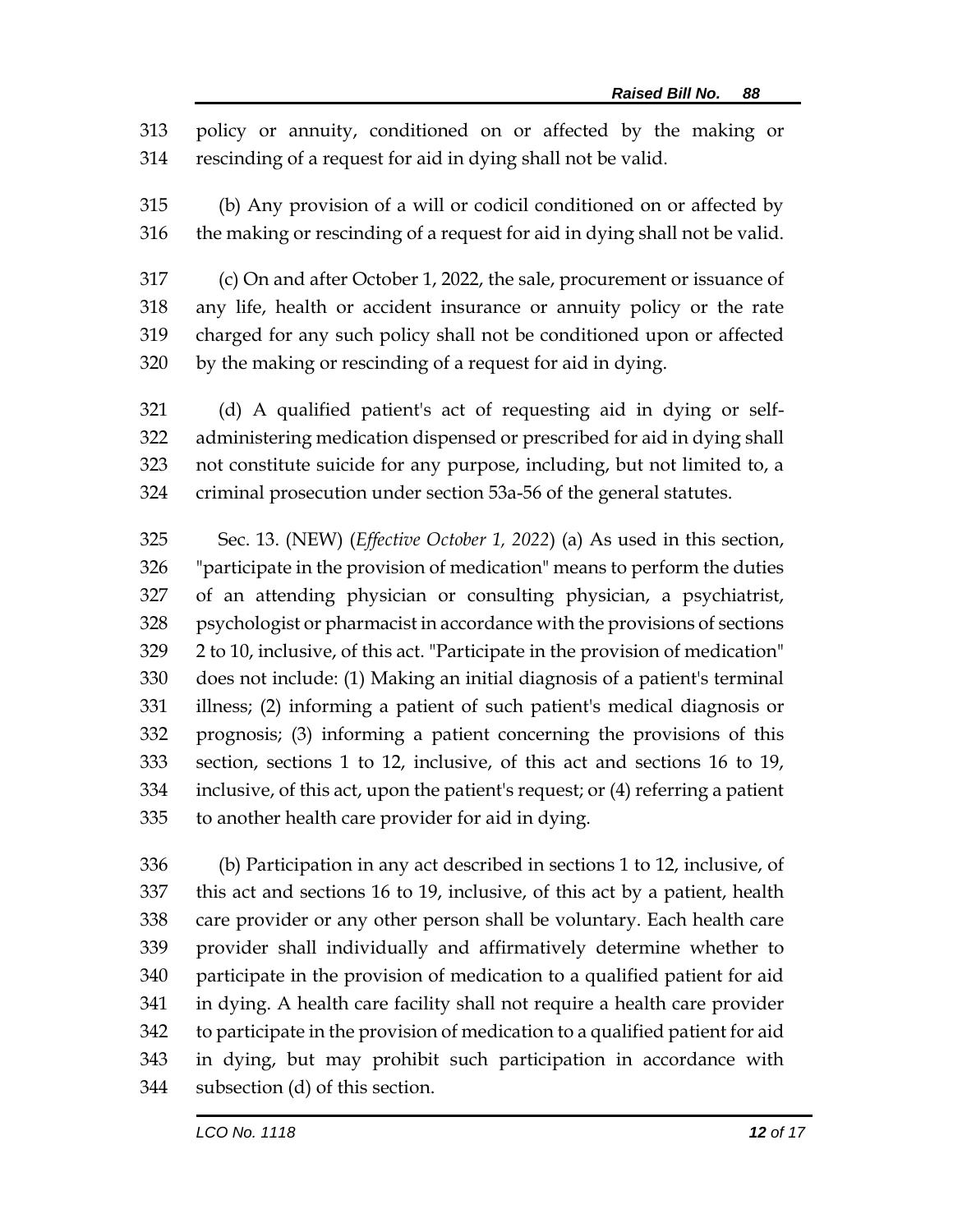(c) If a health care provider or health care facility chooses not to participate in the provision of medication to a qualified patient for aid in dying, upon request of a qualified patient, such health care provider or health care facility shall transfer all relevant medical records to any health care provider or health care facility, as directed by a qualified patient.

 (d) A health care facility may adopt written policies prohibiting a health care provider associated with such health care facility from participating in the provision of medication to a patient for aid in dying, provided such facility provides written notice of such policy and any sanctions for violation of such policy to such health care provider. Notwithstanding the provisions of this subsection or any policies adopted in accordance with this subsection, a health care provider may: (1) Diagnose a patient with a terminal illness; (2) inform a patient of such patient's medical prognosis; (3) provide a patient with information concerning the provisions of this section, sections 1 to 12, inclusive, of this act and sections 16 to 19, inclusive, of this act, upon a patient's request; (4) refer a patient to another health care facility or health care provider; (5) transfer a patient's medical records to a health care provider or health care facility, as requested by a patient; or (6) participate in the provision of medication for aid in dying when such health care provider is acting outside the scope of such provider's employment or contract with a health care facility that prohibits participation in the provision of such medication.

 (e) Except as provided in a policy adopted in accordance with subsection (d) of this section, no health care facility may subject an employee or other person who provides services under contract with the health care facility to disciplinary action, loss of privileges, loss of membership or any other penalty for participating, or refusing to participate, in the provision of medication or related activities in good faith compliance with the provisions of this section, sections 1 to 12, inclusive, of this act and sections 16 to 19, inclusive, of this act.

Sec. 14. (NEW) (*Effective October 1, 2022*) (a) Nothing in sections 1 to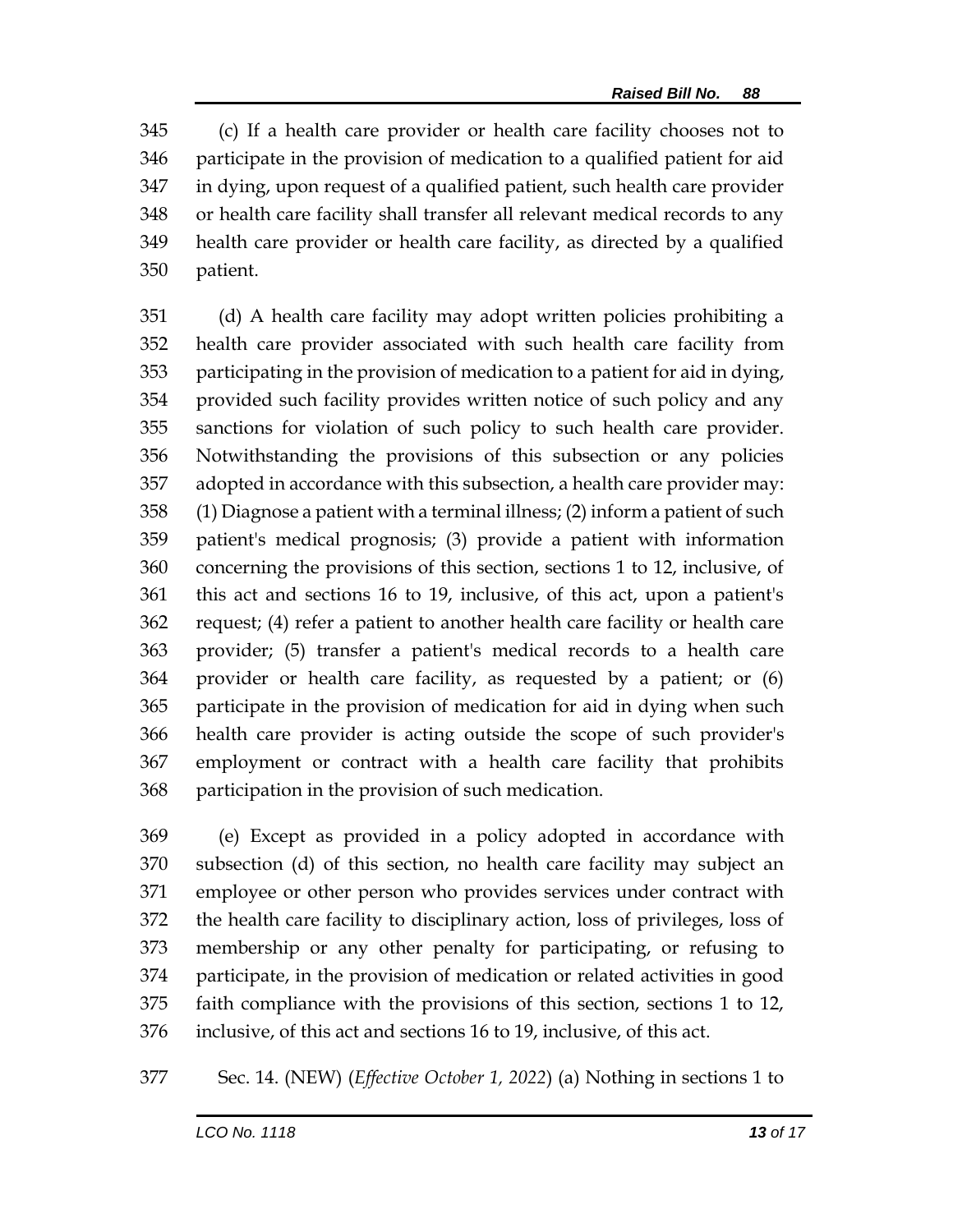13, inclusive, of this act or sections 15 to 19, inclusive, of this act authorizes a physician or any other person to end another person's life by lethal injection, mercy killing, assisting a suicide or any other active euthanasia.

 (b) Nothing in sections 1 to 13, inclusive, of this act or sections 15 to 19, inclusive, of this act authorizes a health care provider or any person, including a qualified patient, to end the qualified patient's life by intravenous or other parenteral injection or infusion, mercy killing, homicide, murder, manslaughter, euthanasia, or any other criminal act.

 (c) Any actions taken in accordance with sections 1 to 13, inclusive, of this act or sections 15 to 19, inclusive, of this act, do not, for any purposes, constitute suicide, assisted suicide, euthanasia, mercy killing, homicide, murder, manslaughter, elder abuse or neglect or any other civil or criminal violation under the general statutes.

 (d) No action taken in accordance with sections 1 to 13, inclusive, of this act or sections 15 to 19, inclusive, of this act shall constitute causing or assisting another person to commit suicide in violation of section 53a-54a or 53a-56 of the general statutes.

 (e) No person shall be subject to civil or criminal liability or professional disciplinary action, including, but not limited to, revocation of such person's professional license, for (1) participating in the provision of medication or related activities in good faith compliance with the provisions of sections 1 to 13, inclusive, of this act and sections 15 to 19, inclusive, of this act, or (2) being present at the time a qualified patient self-administers medication dispensed or prescribed for aid in dying.

 (f) An attending physician's dispensing of, or issuance of a prescription for medication for aid in dying, a pharmacist's dispensing of medication for aid in dying or a patient's request for aid in dying, in good faith compliance with the provisions of this section, sections 1 to 13, inclusive, of this act and sections 15 to 20, inclusive, of this act shall not constitute neglect for the purpose of any law or provide the sole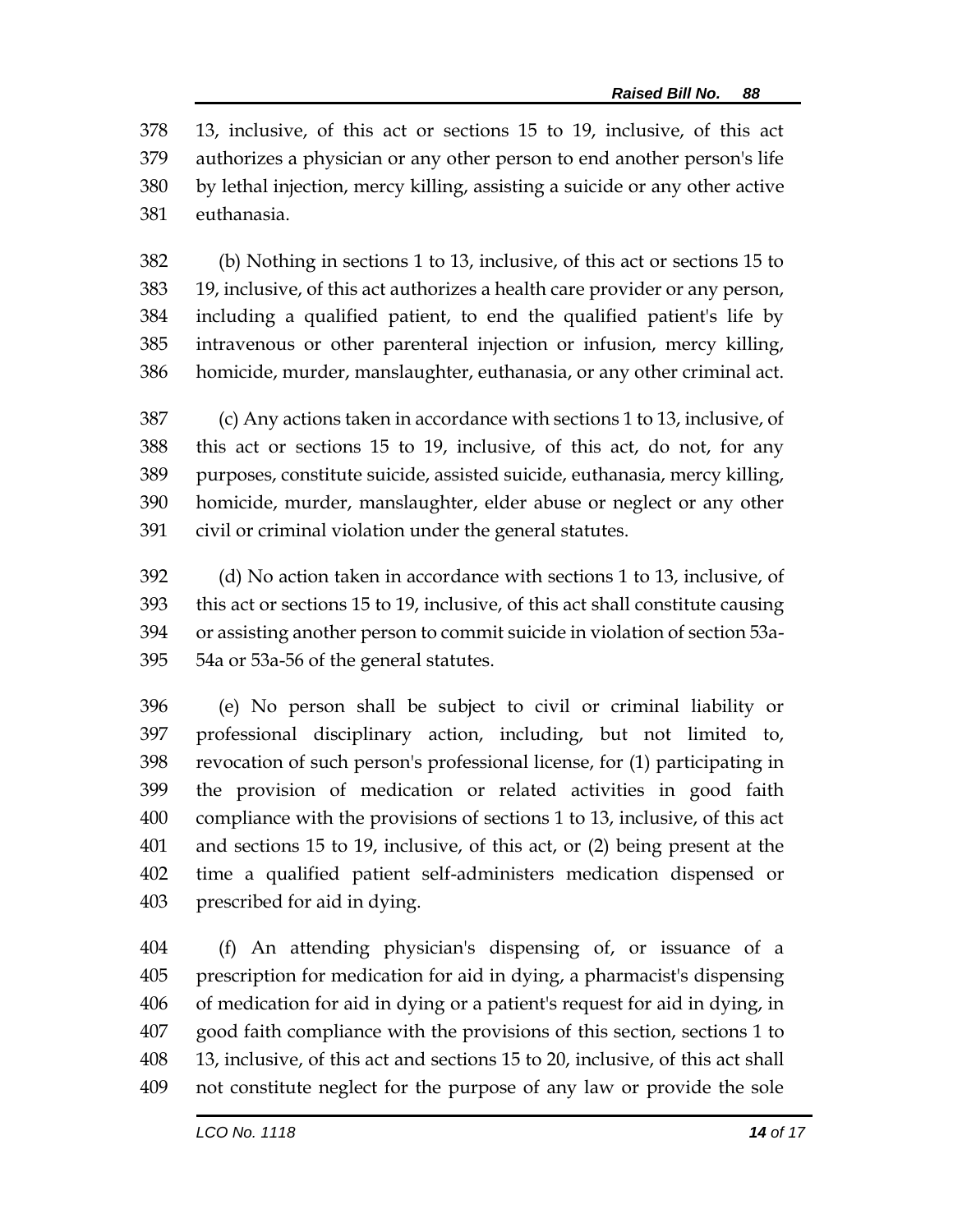basis for appointment of a guardian or conservator for such patient.

 Sec. 15. (NEW) (*Effective October 1, 2022*) Sections 1 to 14, inclusive, of this act or sections 16 to 19, inclusive, of this act do not limit liability for civil damages resulting from negligent conduct or intentional misconduct by any person.

 Sec. 16. (NEW) (*Effective October 1, 2022*) (a) Any person who knowingly possesses, sells or delivers medication dispensed or prescribed for aid in dying for any purpose other than delivering such medication to a qualified patient, or returning such medication in accordance with section 11 of this act, shall be guilty of a class D felony.

 (b) Nothing in sections 1 to 15, inclusive, of this act or sections 17 to 19, inclusive, of this act shall preclude criminal prosecution under any provision of law for conduct that is inconsistent with said sections.

 Sec. 17. (NEW) (*Effective October 1, 2022*) Nothing in sections 1 to 16, inclusive, of this act or section 18 or 19 of this act shall limit the jurisdiction or authority of the nonprofit entity designated by the Governor to serve as the Connecticut protection and advocacy system under section 46a-10b of the general statutes.

 Sec. 18. (NEW) (*Effective October 1, 2022*) No person who serves as an attending physician or consulting physician shall inherit or receive any part of the estate of such qualified patient, whether under the provisions of law relating to intestate succession or as a devisee or legatee, or otherwise under the will of such qualified patient, or receive any property as beneficiary or survivor of such qualified patient after such qualified patient has self-administered medication dispensed or prescribed for aid in dying.

 Sec. 19. (NEW) (*Effective from passage*) Not later than October 1, 2022, the Department of Public Health shall create an attending physician checklist form and an attending physician follow-up form to facilitate the collection of information that attending physicians are required to submit to the department pursuant to the provisions of subsections (a)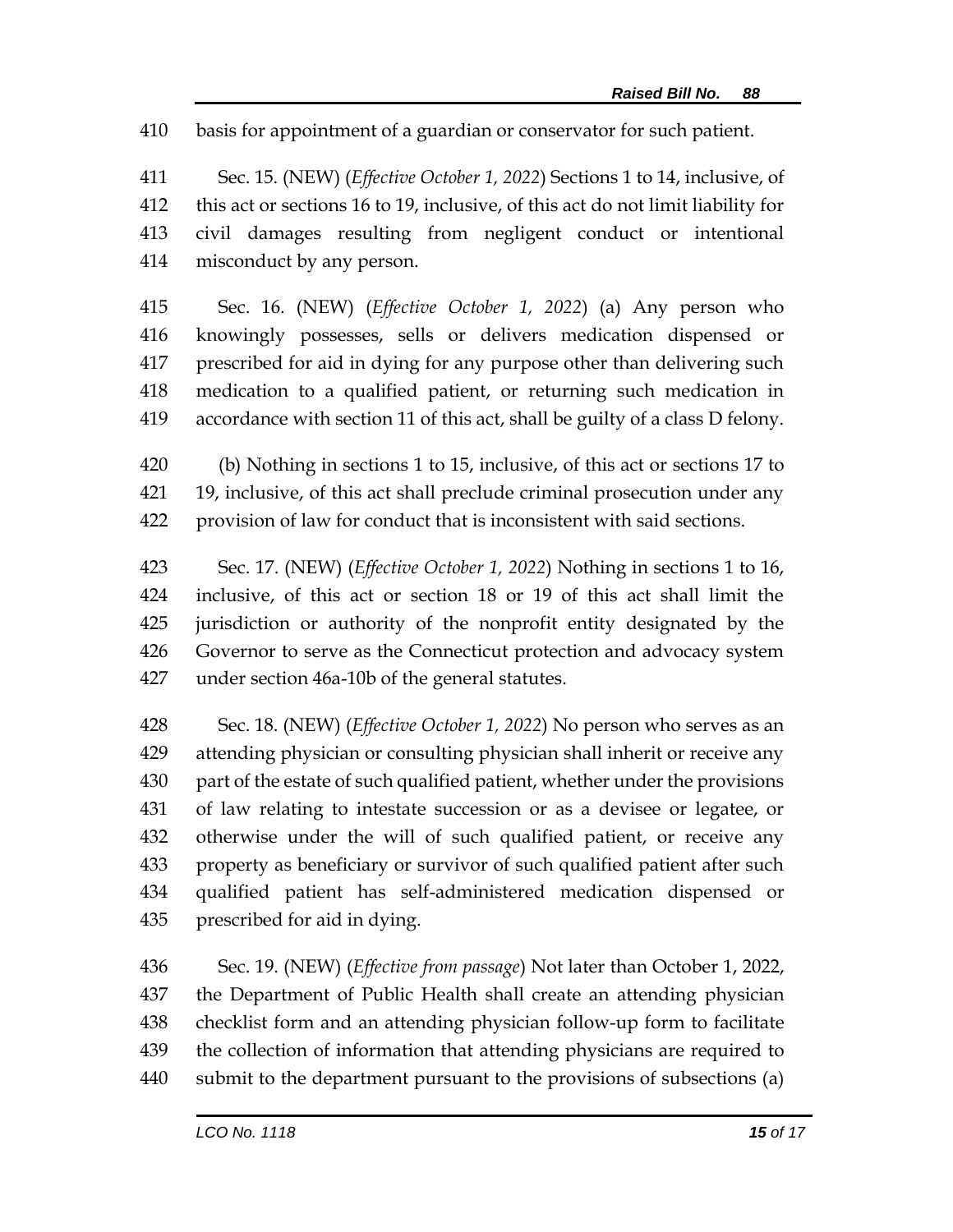and (b) of section 20 of this act and post such forms on the department's Internet web site.

 Sec. 20. (NEW) (*Effective October 1, 2022*) (a) Not later than thirty days after prescribing medication to a qualified patient pursuant to the provisions of sections 1 to 18, inclusive, of this act, an attending physician shall submit to the department an attending physician checklist form, containing the following information: (1) The qualified patient's name and date of birth; (2) the qualified patient's diagnosis and prognosis; and (3) a statement by the attending physician indicating that all requirements under this section and sections 1 to 10, inclusive, of this act have been met and that such physician has prescribed medication pursuant to the provisions of sections 1 to 18, inclusive, of this act.

 (b) Not later than sixty days after an attending physician receives notification of a qualified patient's death from self-administration of medication prescribed pursuant to the provisions of sections 1 to 18, inclusive, of this act, such attending physician shall submit to the department an attending physician follow-up form, containing the following information: (1) The qualified patients name and date of birth; (2) the date of the qualified patient's death; and (3) whether the qualified patient was provided hospice care at the time of such patient's death.

 (c) On or before January 1, 2023, and annually thereafter, the Department of Public Health shall review the forms submitted pursuant to subsections (a) and (b) of this section to ensure compliance with the provisions of said subsections.

 (d) On or before January 1, 2023, and annually thereafter, the Department of Public Health shall submit a report, in accordance with the provisions of section 11-4a of the general statutes, to the joint standing committee of the General Assembly having cognizance of matters relating to public health containing the following data: (1) The number of prescriptions for medication written for qualified patients pursuant to the provisions of sections 1 to 18, inclusive, of this act; and (2) the number of qualified patients who died following self